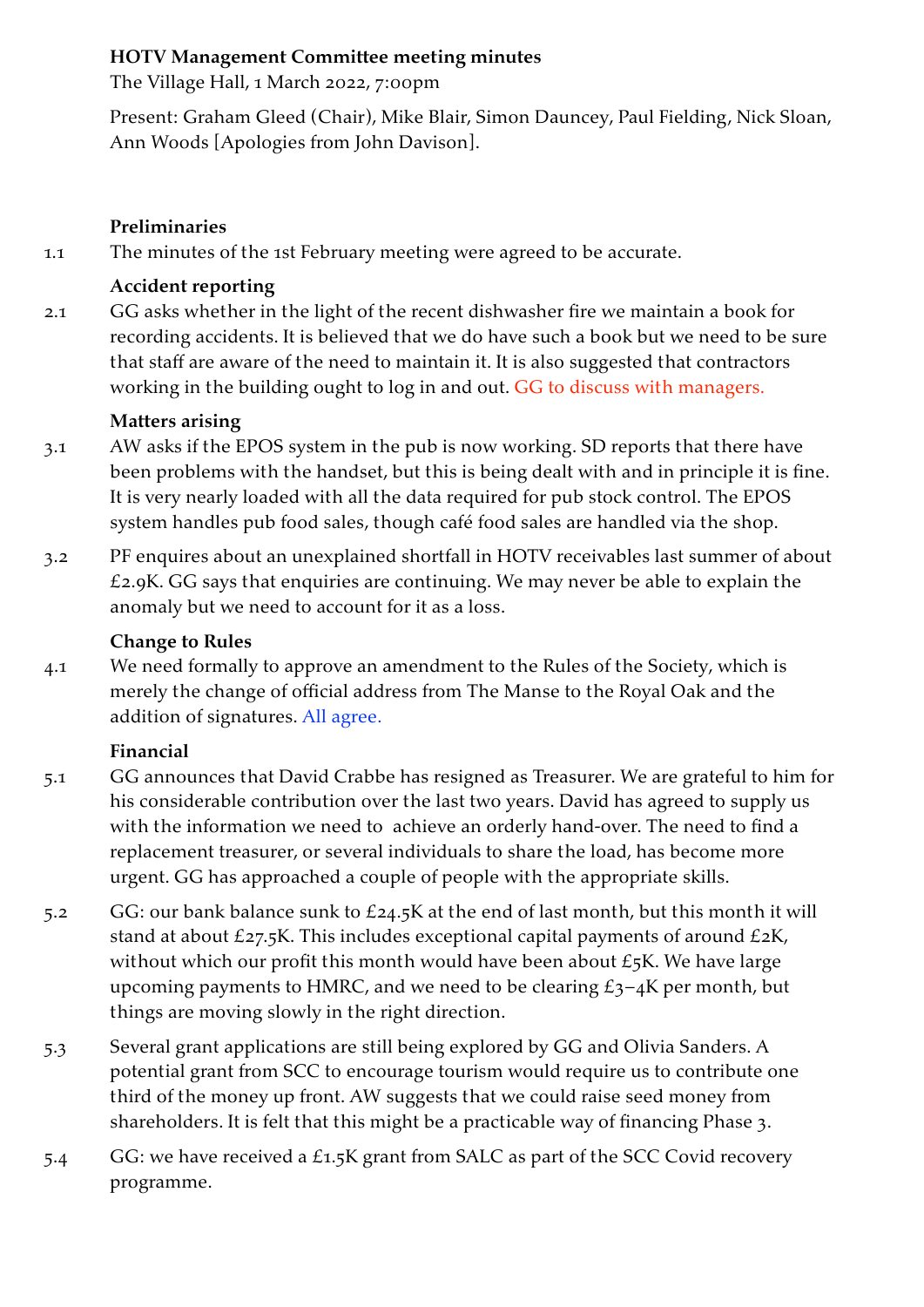# **Operations**

- 6.1 GG: Shop trading has retreated from about  $E8K$  a week last year to  $E6.5K$  a week. This is explained by the change in circumstances as the pandemic eases and disposable income diminishes. It is suggested that we need to adapt by lowering prices of selected items, despite overall inflationary pressures. Some other ideas for increasing trade are in train.
- 6.2 The café is doing well now that hot food is on offer. SD says that the pub is picking up trade nicely, with some very well-attended sessions. Despite a few quibbles about the quality of vegetables, SD points out that a £9.95 Sunday roast is very good value, and in line with our policy. Music nights every Thursday are proving popular, likewise specials night on Friday. Monthly quiz nights may in future alternate between Wednesday and Saturday.
- 6.2 Jason is complimented on his fortitude in coping single-handed on busy evenings, but we may need to bring in paid casual help at weekends. It is agreed that we should be asking around for young people who might be interested.
- 6.3 Following previous discussion about the need for tighter stock control, GG circulated a flow diagram to illustrate the processes involved. We need to be clear about what we are trying to manage before we can put a system in place. Part of this is to be clear about the overall strategy of the shop: for instance do we need five different sorts of olives? MB says that the EPOS system we have can be adapted to provide fine-grained control, but we need to improve our recording of incoming stock in particular. GG and MB are to meet managers on Thursday to discuss.
- 6.4 GG asks what plans there are for the year-end stock-take. It is proposed to gather half a dozen volunteers to record stock on forms for collation into a spreadsheet. This to take place on Wednesday 30th March from 12 noon. Jo to seek volunteers via 3Rings and MB to organise the paperwork.
- 6.5 JD had circulated a proposal from Chris Keirle to install air conditioning units in the shop to cope with high summer temperatures. All are agreed that a solution needs to be found, but GG anticipates objections about the siting of large units on the chimney-breasts. MB wonders whether the chimneys themselves could be used to draw out hot air. There are also concerns about the price. Further discussion required.
- 6.5 GG reports that according to Jason, one or both kitchen windows need to be replaced. NS says that these have already been measured up by Normandy Windows, and he will nudge them for quotes. Normandy are also to replace the missing glazing bars outside the top bar window.
- 6.7 NS raises the question of ramps from the patio up to the upper terrace and lawn levels. Two alternative plans have been drawn up and will be priced by Trevor Hooper. The preferred option runs alongside the kitchen wall then left beside the skittle alley, emerging under the fire escape. Further discussions to take place.
- 6.8 NS is grateful for advice on access from James Woods, who had a number of other recommendations including disabled parking bays in three places, and better labelling to guide wheelchair users on arrival at the building. NS to implement these.
- 6.9 PF asks what is happening about new signage on the front of the building. NS has long-term plans for a special hand-made stone and/or wooden sign to be fixed high